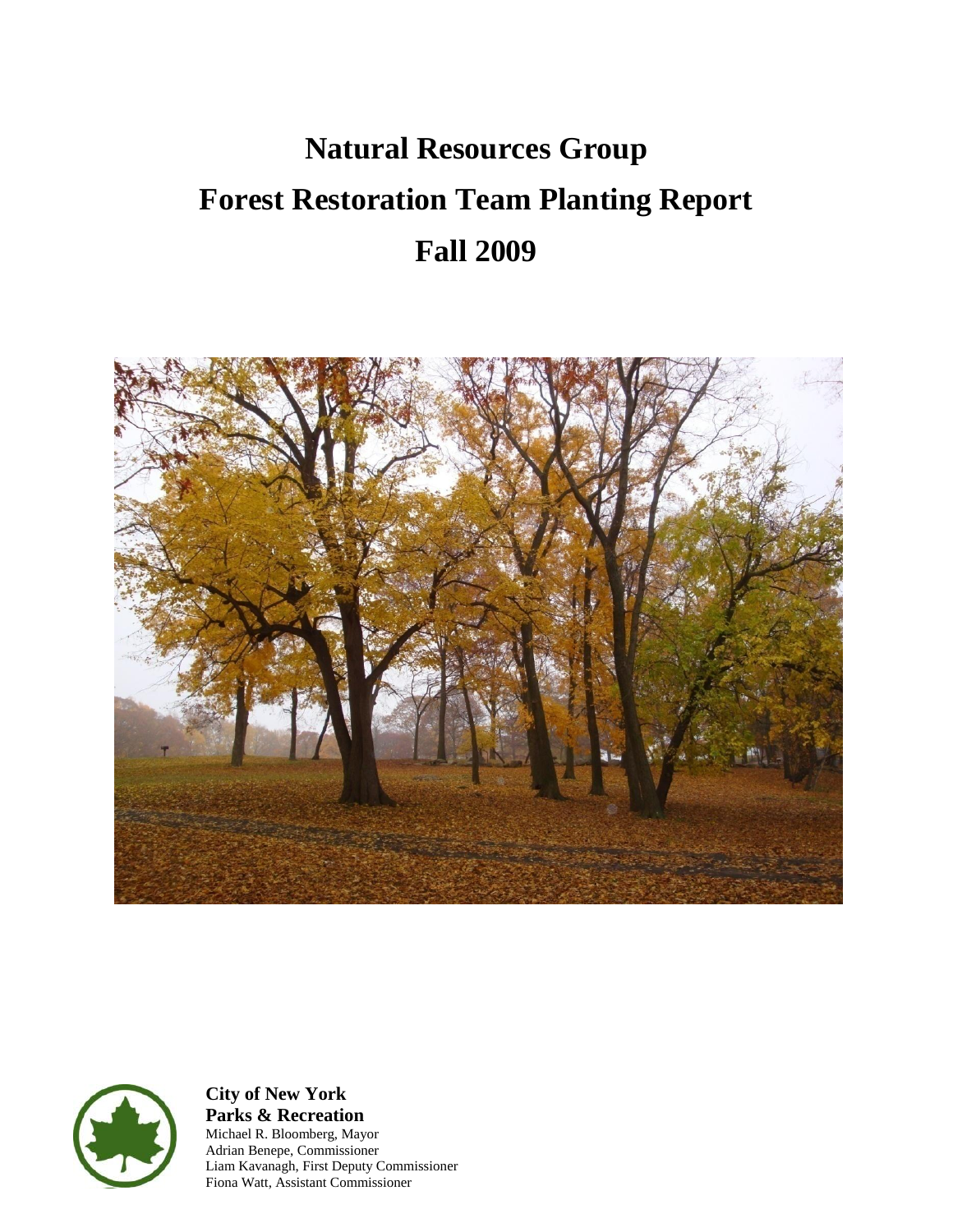#### Dear Parkie,

Fall 2009 was another productive season for Natural Resources Group (NRG). We moved closer to our PlaNYC goal of restoring and creating 2,000 acres of multistory forests. The Forest Restoration Team, which for the fall consisted of 14 full-time employees and 9 seasonals, planted trees and shrubs in 27 properties in all five boroughs. NRG again hosted the Million Trees volunteer day, where 20,544 trees were planted in a single day with the help of numerous Parks' staff and volunteers. Below is a summary of fall 2009.

- Containerized trees planted:  $26,139$  ( $2008 32,597$ )
- Containerized trees planted through contractors: 9,652 (2008-0)
- Balled & burlapped trees planted through contractors: 267 (2008 –1,236)
- $\bullet$  Bare-root trees planted: 2,268 (2008 –0)
- Containerized shrubs planted:  $4,626$  (2008 3,540)
- $\bullet$  Herbaceous plugs planted: 18,528 (2008 19,057)
- Hosted 32 volunteer events with 468 volunteers from 9 different volunteer and school groups  $(2008 - 24, 556, 22)$

 These trees and shrubs play an important role in cleaning our air, filtering our stormwater, and storing carbon. They also provide foraging and nesting habitat for countless species of birds and animals. We could not hope to provide these benefits without the strong continued support of our agency, institutional and community partners.

Sincerely,

Tim Wenskus Deputy Director, NRG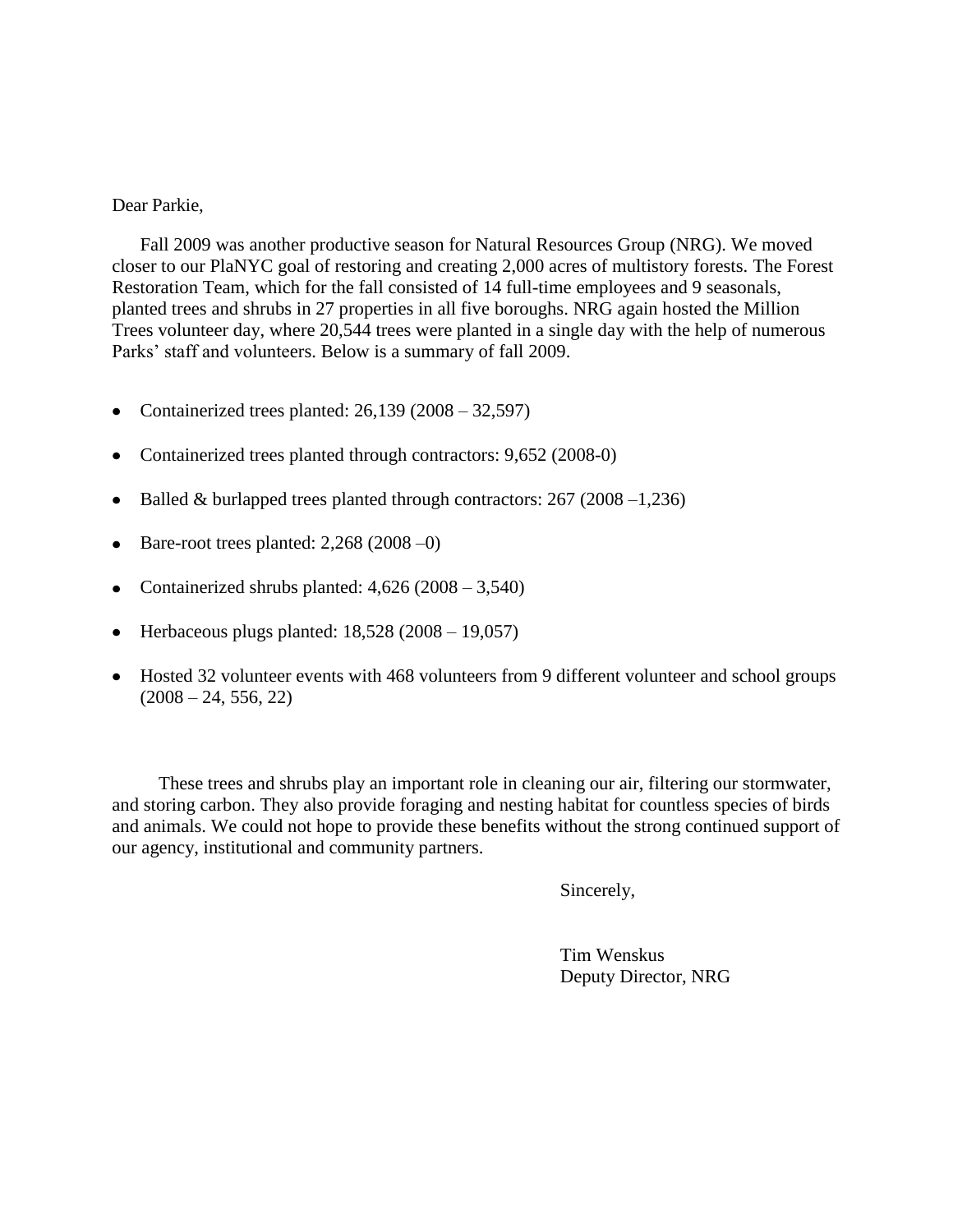# **Tree Plantings**

# **Total Containerized Trees Plantings by Borough and Park**

| <b>Bronx</b>  | <b>Bronx Park</b>               | 905    |
|---------------|---------------------------------|--------|
|               | <b>Bronx River Parkway</b>      | 400    |
|               | <b>Claremont Park</b>           | 200    |
|               | Crotona Park                    | 650    |
|               | Ferry Point Park                | 672    |
|               | Pelham Bay Park                 | 3,697  |
|               | St Mary's Park                  | 600    |
|               | Van Cortlandt Park              | 1,867  |
|               |                                 |        |
| Brooklyn      | <b>Canarsie Park</b>            | 960    |
|               | <b>Floyd Bennett Field</b>      | 827    |
|               | <b>Marine Park</b>              | 2,597  |
|               |                                 |        |
| Manhattan     | <b>Central Park</b>             | 500    |
|               | <b>Inwood Hill Park</b>         | 1,650  |
|               |                                 |        |
| Queens        | Alley Pond Park                 | 2,644  |
|               | <b>Forest Park</b>              | 96     |
|               | Idlewild                        | 1,250  |
|               | Motor Parkway                   | 1,069  |
|               | <b>Norton Basin</b>             | 1,804  |
|               | Roy Wilkins Park                | 2,500  |
| Staten Island | Arthur Kill DOC                 | 910    |
|               |                                 |        |
|               | <b>Bloomingdale Park</b>        | 1,934  |
|               | <b>Clove Lakes Park</b>         | 2,512  |
|               | <b>DEP Bluebelt - New Creek</b> | 1,224  |
|               | <b>Father Macris Park</b>       | 1,328  |
|               | Ocean Breeze Park               | 1,096  |
|               | Sailors Snug Harbor             | 21     |
|               | <b>Wolfe's Pond Park</b>        | 1,878  |
| <b>Total</b>  |                                 | 35,791 |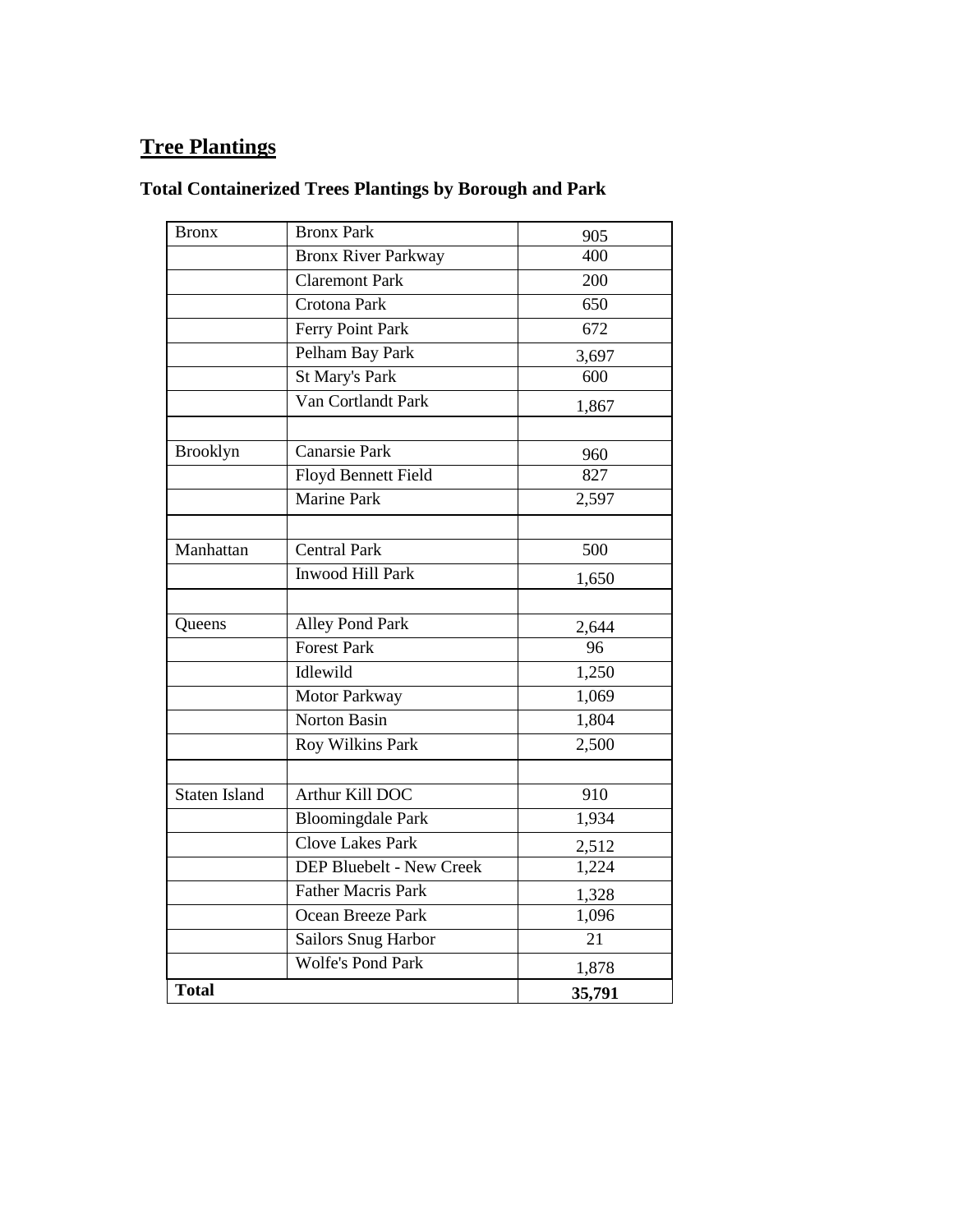| <b>Bronx</b>         | <b>Bronx Park</b>          | 630    |
|----------------------|----------------------------|--------|
|                      | <b>Bronx River Parkway</b> | 400    |
|                      | Ferry Point Park           | 672    |
|                      | Pelham Bay Park            | 3,697  |
|                      | Van Cortlandt Park         | 1,867  |
| <b>Brooklyn</b>      | <b>Canarsie Park</b>       | 160    |
|                      | Floyd Bennett Field        | 827    |
|                      | <b>Marine Park</b>         | 2,597  |
| Manhattan            | <b>Central Park</b>        | 500    |
|                      | Inwood Hill Park           | 1,650  |
|                      |                            |        |
| Queens               | Alley Pond Park            | 2,644  |
|                      | <b>Forest Park</b>         | 96     |
|                      | Idlewild                   | 1,250  |
|                      | Norton Basin               | 1,804  |
| <b>Staten Island</b> | Arthur Kill DOC            | 910    |
|                      | <b>Clove Lakes Park</b>    | 2,512  |
|                      | <b>Father Macris Park</b>  | 1,328  |
|                      | Ocean Breeze Park          | 1,096  |
|                      | <b>Sailors Snug Harbor</b> | 21     |
|                      | <b>Wolfe's Pond Park</b>   | 1,478  |
|                      | <b>Total</b>               | 26,139 |

# **Forest Restoration Team Container Tree Plantings by Borough and Park**

### **Forest Restoration Team Container Tree Plantings by Species**

| Pin oak ( <i>Quercus palustris</i> ) | 2,236 |
|--------------------------------------|-------|
| Tuliptree (Liriodendron tulipifera)  | 1,598 |
| Sweetgum (Liquidambar styraciflua)   | 1,553 |
| Red oak (Quercus rubra)              | 1,381 |
| Sycamore (Platanus occidentalis)     | 1,296 |
| Black birch (Betula lenta)           | 1,197 |
| Hackberry (Celtis occidentalis)      | 1,139 |
| Pitch pine (Pinus rigida)            | 1,098 |
| Swamp white oak (Quercus bicolor)    | 1.073 |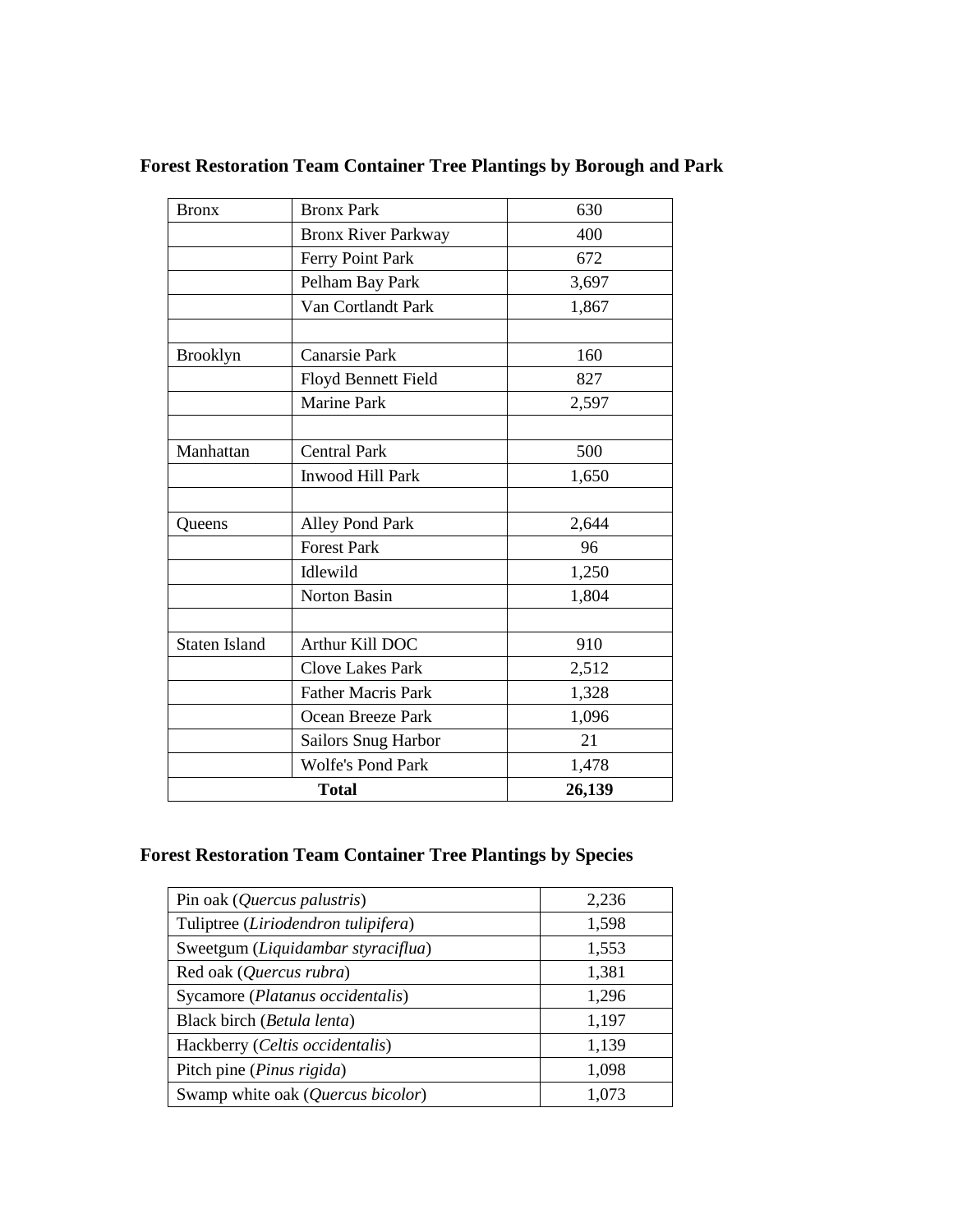| Blackgum (Nyssa sylvatica)                  | 1,067          |
|---------------------------------------------|----------------|
| Serviceberry (Amelanchier canadensis)       | 1,037          |
| Black cherry (Prunus serotina)              | 1,013          |
| Eastern red cedar (Juniperus virginiana)    | 895            |
| Silver maple (Acer saccharinum)             | 824            |
| White oak (Quercus alba)                    | 801            |
| Eastern white pine (Pinus strobus)          | 787            |
| Black oak (Quercus velutina)                | 686            |
| Chestnut oak (Quercus prinus)               | 652            |
| American elm (Ulmus americana)              | 606            |
| Red maple (Acer rubrum)                     | 598            |
| Flowering dogwood (Cornus florida)          | 565            |
| Redbud (Cercis canadensis)                  | 510            |
| Bur oak (Quercus macrocarpa)                | 465            |
| Scarlet oak (Quercus coccinea)              | 382            |
| Sassafras (Sassafras albidum)               | 377            |
| Gray birch (Betula populifolia)             | 355            |
| Black walnut (Juglans nigra)                | 329            |
| Staghorn sumac (Rhus typhina)               | 302            |
| Willow oak (Quercus phellos)                | 250            |
| American holly (Ilex opaca)                 | 200            |
| Blackjack oak (Quercus marilandica)         | 187            |
| Black willow (Salix nigra)                  | 120            |
| American Beech (Fagus grandifolia)          | 100            |
| Allegheny serviceberry (Amelanchier laevis) | 95             |
| Persimmon (Diospyros virginiana)            | 80             |
| Box elder (Acer negundo)                    | 50             |
| Sweetbay magnolia (Magnolia virginiana)     | 50             |
| Green ash (Fraxinus pensylvanicum)          | 46             |
| Ironwood (Carpinus caroliniana)             | 39             |
| River birch (Betula nigra)                  | 30             |
| Trembling aspen (Populus tremuloides)       | 27             |
| Osage orange (Maclura pomifera)             | 20             |
| Kentucky coffeetree (Gymnocladis dioicus)   | 10             |
| Big-toothed aspen (Populus grandidentata)   | 6              |
| Hawthorne (Crataegus spp.)                  | 5              |
| Bitternut hickory (Carya cordiformis)       | $\overline{2}$ |
| <b>Total</b>                                | 26,139         |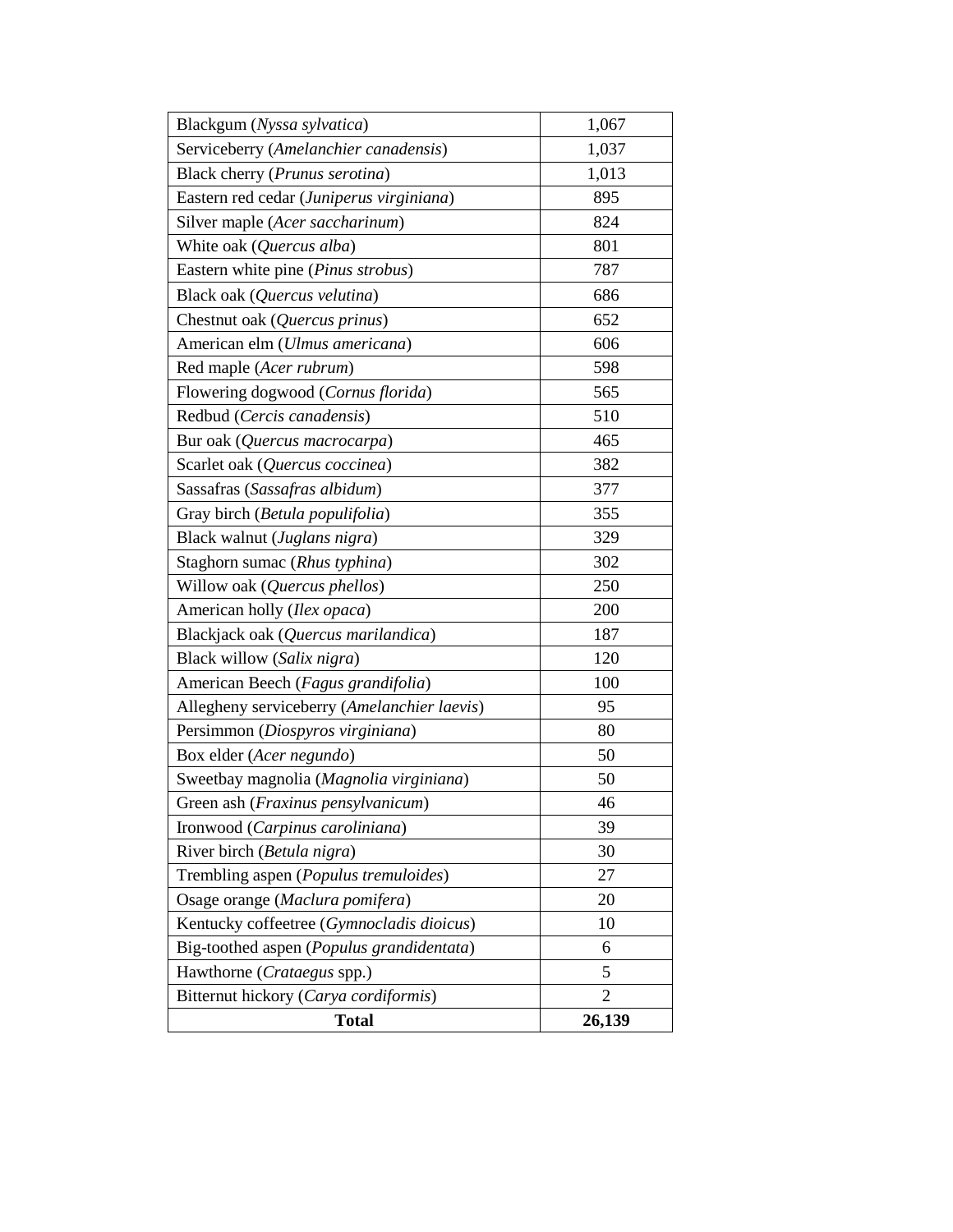| Bronx           | <b>Bronx Park</b>                        | 275        |
|-----------------|------------------------------------------|------------|
|                 | <b>Claremont Park</b>                    | <b>200</b> |
|                 | Crotona Park                             | 650        |
|                 | St Mary's Park                           | 600        |
|                 |                                          |            |
| <b>Brooklyn</b> | Canarsie Park                            | 800        |
|                 |                                          |            |
| Queens          | Motor Parkway                            | 1,069      |
|                 | Roy Wilkins Park                         | 2,500      |
|                 |                                          |            |
| Staten Island   | <b>Bloomingdale Park</b>                 | 1,934      |
|                 | <b>DEP Bluebelt - New Creek</b><br>1,224 |            |
|                 | <b>Wolfe's Pond Park</b>                 | 400        |
|                 | <b>Total</b>                             | 9,652      |

# **Contractor Container Tree Plantings by Borough and Park**

# **Contractor Container Tree Plantings by Species**

| Swamp white oak (Quercus bicolor)        | 951 |
|------------------------------------------|-----|
| Sweetgum (Liquidambar styraciflua)       | 863 |
| White oak (Quercus alba)                 | 764 |
| Pin oak (Quercus palustris)              | 712 |
| Blackgum (Nyssa sylvatica)               | 651 |
| Tuliptree (Liriodendron tulipifera)      | 649 |
| Red oak (Quercus rubra)                  | 647 |
| Serviceberry (Amelanchier canadensis)    | 470 |
| Sycamore (Platanus occidentalis)         | 423 |
| Redbud (Cercis canadensis)               | 415 |
| Red maple (Acer rubrum)                  | 400 |
| Eastern white pine (Pinus strobus)       | 347 |
| Black cherry (Prunus serotina)           | 336 |
| Silver maple (Acer saccharinum)          | 275 |
| Ironwood (Carpinus caroliniana)          | 270 |
| Flowering dogwood (Cornus florida)       | 261 |
| Hackberry (Celtis occidentalis)          | 248 |
| Scarlet oak (Quercus coccinea)           | 243 |
| Chestnut oak (Quercus prinus)            | 175 |
| Eastern red cedar (Juniperus virginiana) | 157 |
| Black oak (Quercus velutina)             | 125 |
| Sassafras (Sassafras albidum)            | 100 |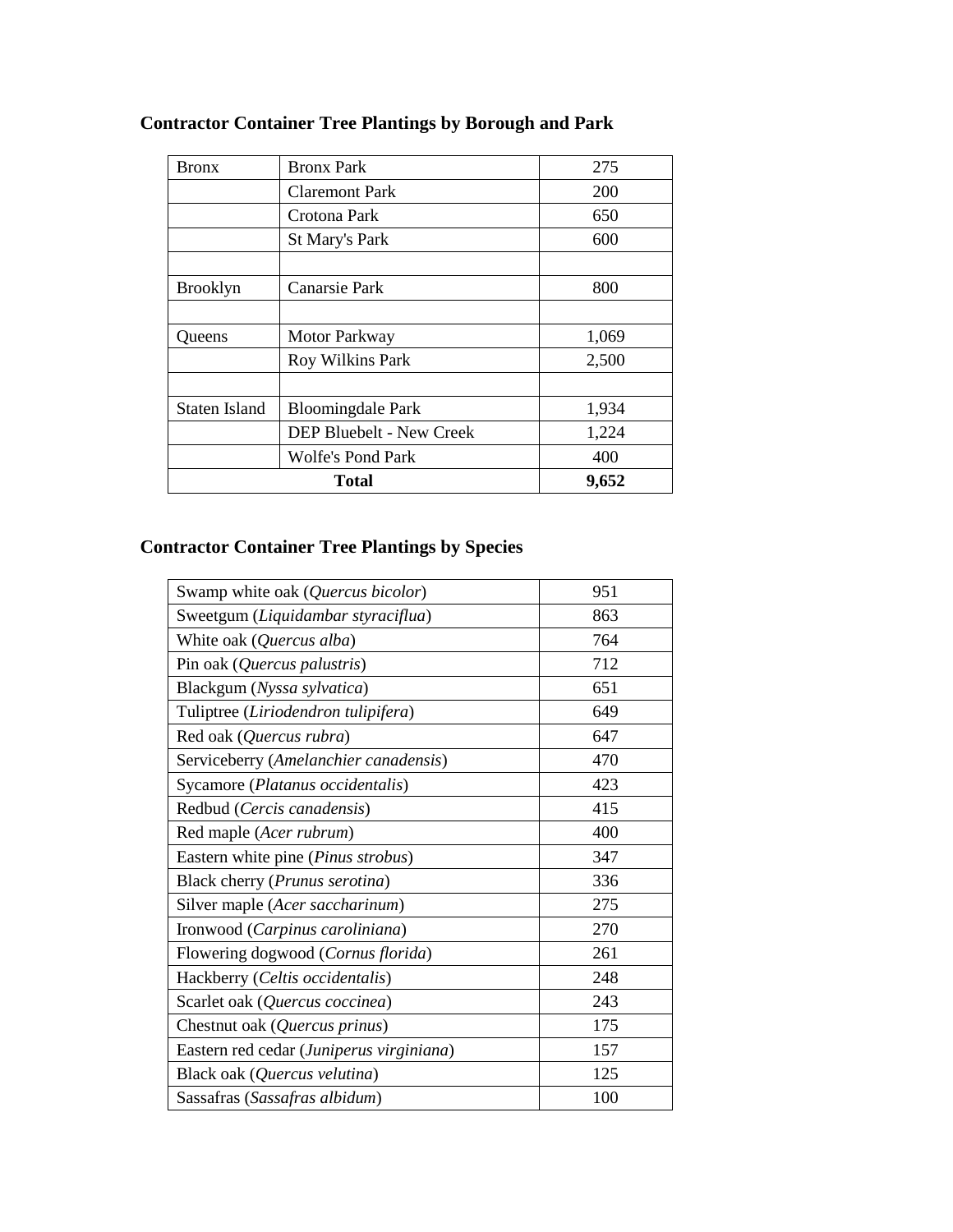| Black walnut (Juglans nigra)       | 50    |
|------------------------------------|-------|
| Black birch (Betula lenta)         |       |
| Hornbeam (Ostrya virginiana)       |       |
| Hawthorne ( <i>Crataegus</i> spp.) | 20    |
| Persimmon (Diospyros virginiana)   | 20    |
| Total                              | 9.652 |

### **Forest Restoration Team Bare-Root Tree Plantings by Borough and Park**

| Manhattan     | Inwood Hill Park      | 103   |
|---------------|-----------------------|-------|
|               |                       |       |
| Staten Island | Conference House Park | 2,165 |
| <b>Total</b>  |                       | 2,268 |

#### **Forest Restoration Team Bare-Root Tree Plantings by Species**

| Serviceberry (Amelanchier canadensis)   | 945   |
|-----------------------------------------|-------|
| Sycamore (Platanus occidentalis)        | 475   |
| Black cherry ( <i>Prunus serotina</i> ) | 470   |
| Black walnut ( <i>Juglans nigra</i> )   | 275   |
| Black oak (Quercus velutina)            | 45    |
| Red oak (Quercus rubra)                 | 40    |
| Chestnut oak (Quercus prinus)           | 18    |
| Total                                   | 2.268 |

#### **Forest Restoration Team Seedling Tree Plantings by Borough and Park**

| Staten Island | Conference House Park | 3,439 |
|---------------|-----------------------|-------|
|               | Total                 | 3,439 |

#### **Forest Restoration Team Seedling Tree Plantings by Species**

| Sycamore (Platanus occidentalis) | 418  |
|----------------------------------|------|
| Pin oak (Quercus palustris)      | 1511 |
| Chestnut Oak (Quercus prinus)    | 570  |
| Red oak (Quercus rubra)          | 712  |
| Sassafras (Sassafras albidum)    | 228  |
| Total                            | 3439 |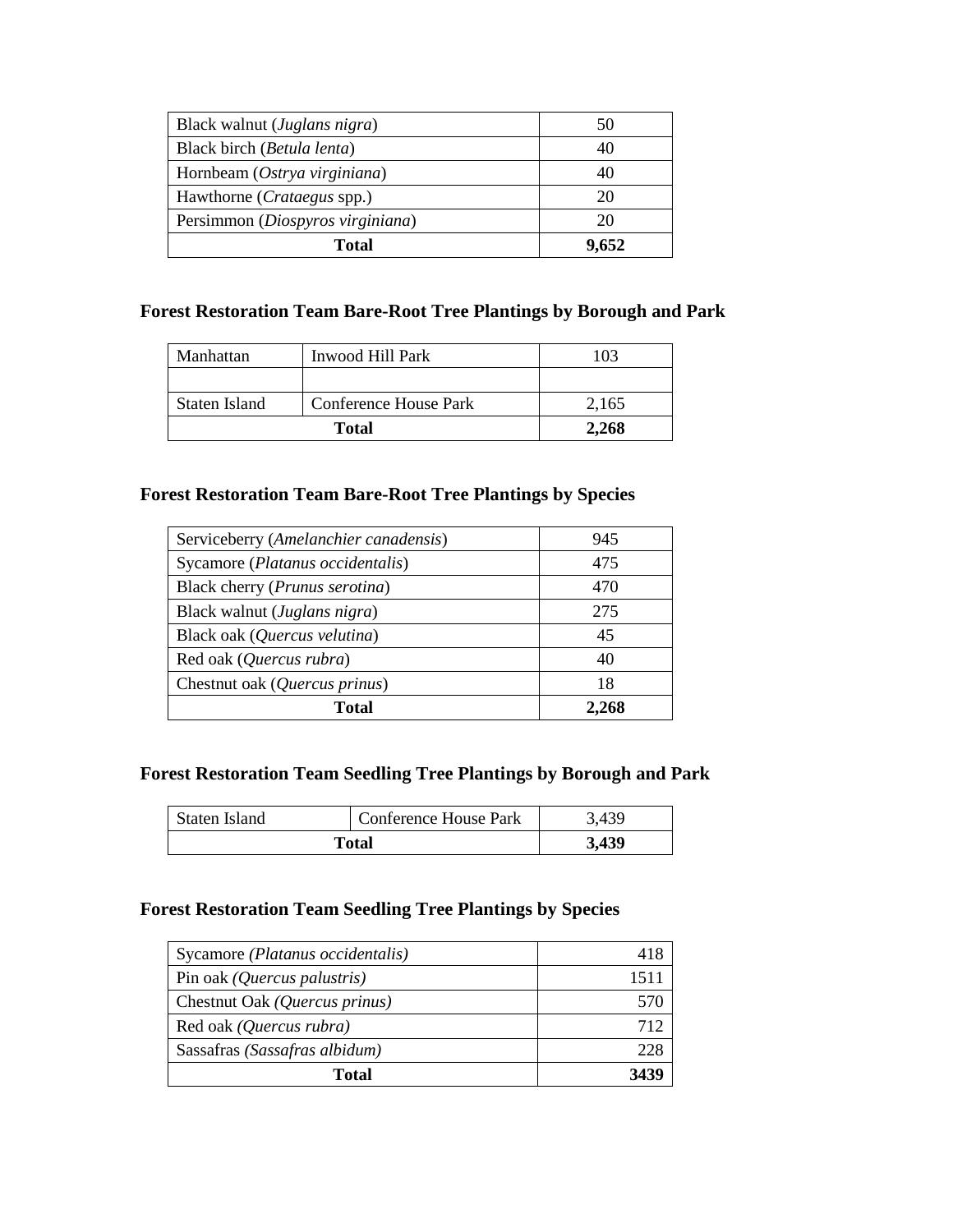# **Contractor Balled & Burlapped Tree Plantings by Borough and Park**

| <b>Bronx</b>  | <b>Hutchinson River Parkway</b> | 90  |
|---------------|---------------------------------|-----|
| <b>Oueens</b> | Kissena Corridor Park           |     |
| Total         |                                 | 267 |

# **Contractor Balled & Burlapped Trees by Species**

| Serviceberry (Amelanchier canadensis)     | 10             |
|-------------------------------------------|----------------|
| Ironwood (Carpinus caroliniana)           | 33             |
| Hackberry (Celtis occidentalis)           | 25             |
| Redbud (Cercis canadensis)                | 35             |
| Winter King hawthorne (Crataegus viridis) | 6              |
| Gingko (Ginkgo biloba)                    | 12             |
| Eastern red cedar (Juniperus virginiana)  | 19             |
| Sweetgum (Liquidambar styraciflua)        | 8              |
| Floribunda crabapple (Malus floribunda)   | $\overline{7}$ |
| Zumi crabapple (Malus x zumi)             | 11             |
| White oak (Quercus alba)                  | 6              |
| Scarlet oak (Quercus coccinea)            | 5              |
| Red oak (Quercus rubra)                   | 30             |
| Baldcypress (Taxodium distichum)          | 15             |
| American basswood (Tilia americana)       | 42             |
| Silver linden (Tilia tomentosa)           | 3              |
| Total                                     | 267            |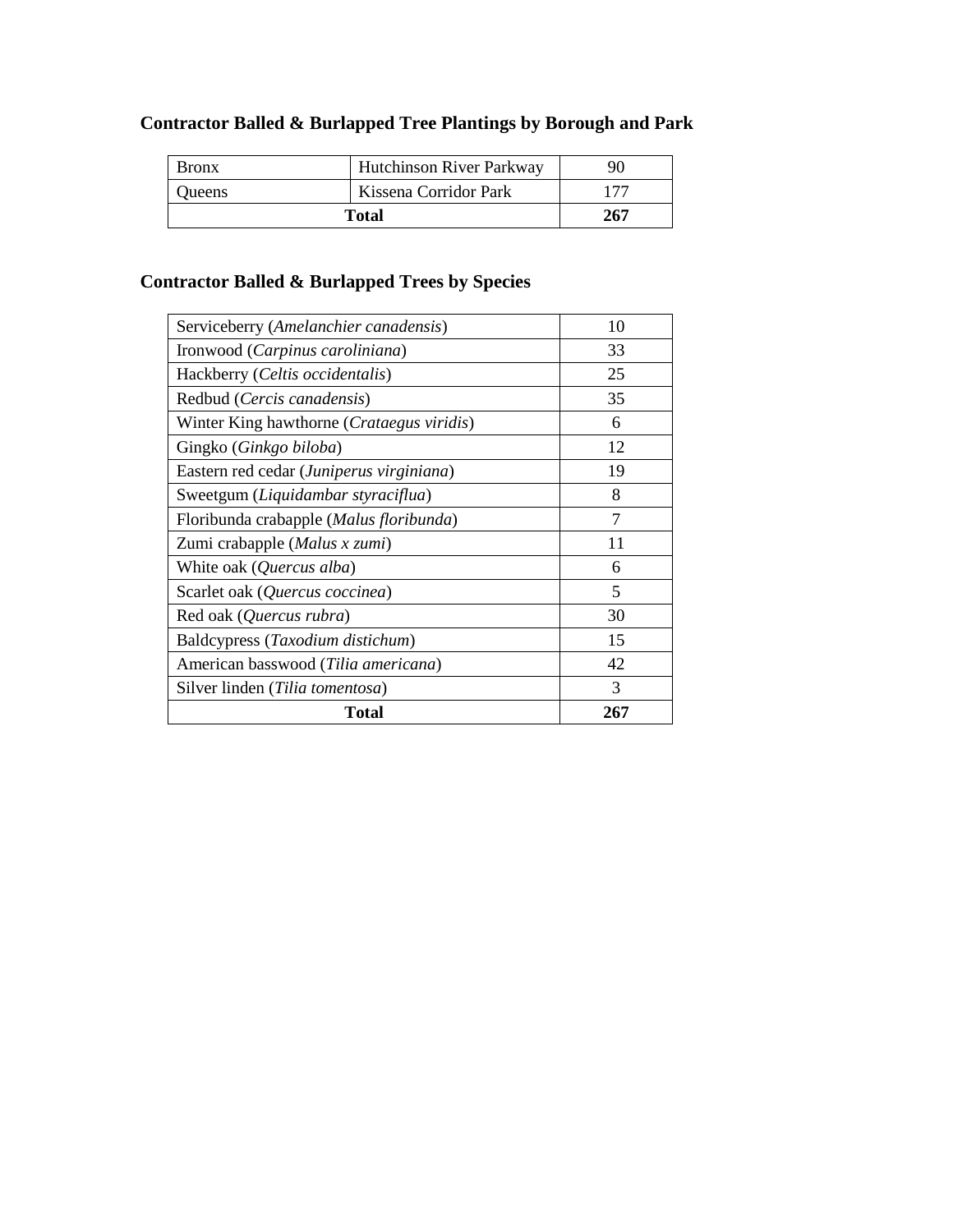# **Shrub Plantings**

### **Total Containerized Shrubs Planted by Forest Restoration Team by Borough and Park**

|                      | Total                        | 4,626 |
|----------------------|------------------------------|-------|
|                      |                              |       |
|                      | <b>Wolfe's Pond Park</b>     | 700   |
|                      | Ocean Breeze Park            | 585   |
| <b>Staten Island</b> | <b>Clove Lakes Park</b>      | 298   |
|                      | Kissena Corridor Park (West) | 500   |
|                      | Idlewild                     | 145   |
| Queens               | Alley Pond Park              | 802   |
| Manhattan            | <b>Inwood Hill Park</b>      | 185   |
|                      |                              |       |
|                      | <b>Spring Creek Park</b>     | 92    |
| <b>Brooklyn</b>      | Canarsie Park                | 25    |
|                      |                              |       |
|                      | Van Cortlandt Park           | 699   |
|                      | Pelham Bay Park              | 471   |
|                      | Ferry Point Park             | 104   |
| <b>Bronx</b>         | <b>Bronx Park</b>            | 20    |

# **Containerized Shrubs Planted by Forest Restoration Team by Species**

| Arrowwood (Viburnum dentatum)                   | 1,905 |
|-------------------------------------------------|-------|
| Silky dogwood (Cornus amomum)                   | 781   |
| Black raspberry (Rubus occidentalis)            | 512   |
| Winterberry (Ilex verticillata)                 | 230   |
| Sweet pepper bush (Clethra alnifolia)           | 225   |
| Elderberry (Sambucus canadensis)                | 130   |
| Lowbush blueberry (Vaccinium pallidum)          | 117   |
| Scrub oak (Quercus ilicifolia)                  | 100   |
| White meadowsweet (Spiraea alba var. latifolia) | 100   |
| Graystem dogwood (Cornus racemosa)              | 93    |
| Red osier dogwood (Cornus sericea)              | 90    |
| Blackberry (Rubus allegheniensis)               | 88    |
| Bayberry (Myrica pensylvanica)                  | 62    |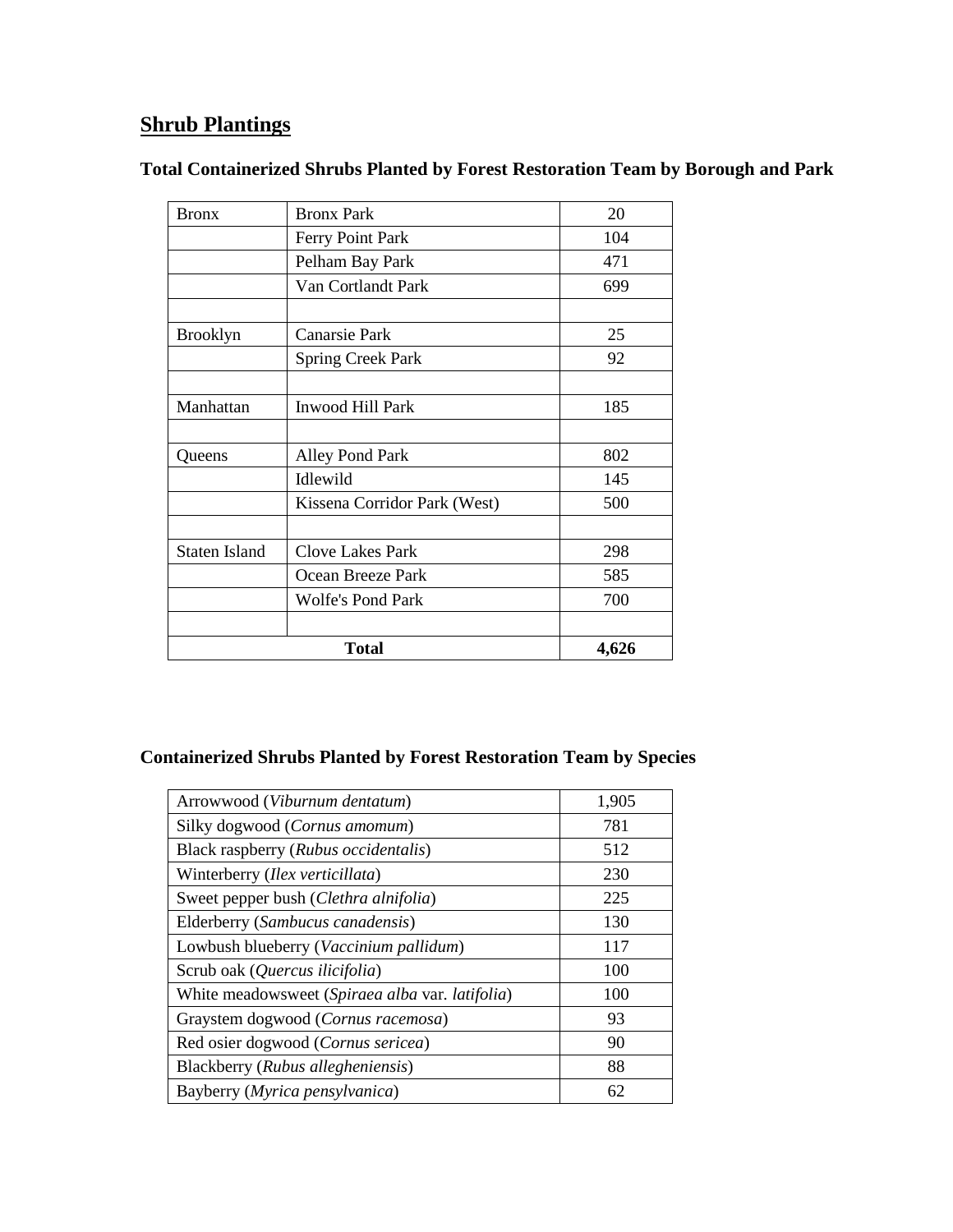| Groundsel tree (Baccharis halimifolia)     | 55 |
|--------------------------------------------|----|
| Spicebush (Lindera benzoin)                | 50 |
| Crusgalli hawthorne (Crataegus crus-galli) | 35 |
| Witch hazel (Hamamelis virginiana)         | 21 |
| Pussy willow (Salix discolor)              | 20 |
| Red chokeberry (Aronia arbutifolia)        | 10 |
| Inkberry ( <i>Ilex glabra</i> )            |    |
| Smooth sumac (Rhus glabra)                 |    |
| Total                                      |    |

### **Shrub Seedlings Planted by Forest Restoration Team by Borough and Park**

| Queens        | Alley Pond Park       | 1.680 |
|---------------|-----------------------|-------|
| Staten Island | Conference House Park | 1.270 |
|               | <b>Total</b>          | 2.950 |

### **Shrub Seedlings Planted by Forest Restoration Team by Species**

| Red osier dogwood ( <i>Cornus sericea</i> ) | 1,680 |
|---------------------------------------------|-------|
| Beach plum ( <i>Prunus maritima</i> )       | 497   |
| Groundsel tree (Baccharis halimifolia)      | 748   |
| Carolina rose (Rosa caroliniana)            | 25    |
| Total                                       | 2.950 |

### **Bareroot Shrubs Planted by Forest Restoration Team by Borough and Park**

| Staten Island | <b>Conference House Park</b> | 1.470 |
|---------------|------------------------------|-------|
|               | Total                        | 1,470 |

### **Bareroot Shrubs Planted by Forest Restoration Team by Species**

| Silky dogwood ( <i>Cornus amomum</i> ) | 550   |
|----------------------------------------|-------|
| Graystem dogwood (Cornus racemosa)     | 350   |
| Elderberry (Sambucus canadensis)       | 270   |
| Spicebush (Viburnum dentatum)          | 300   |
| Total                                  | 1,470 |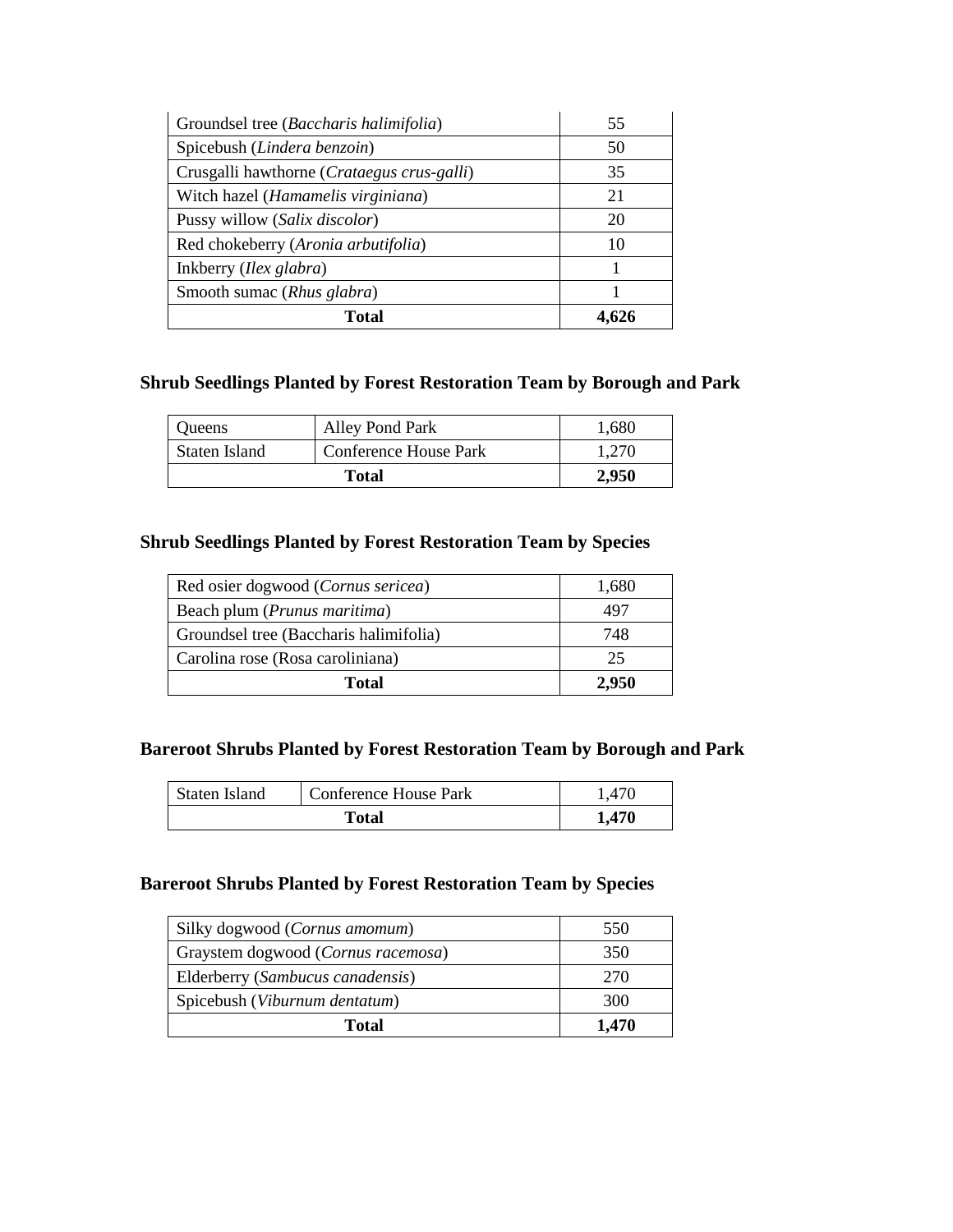# **Total Containerized Shrubs Planted by Contractor by Borough and Park**

| <b>Oueens</b> | Motor Parkway            | າ.  |
|---------------|--------------------------|-----|
| Staten Island | <b>Bloomingdale Park</b> | 66  |
|               | Wolfe's Pond Park        | 50  |
| <b>Total</b>  |                          | 141 |

# **Containerized Shrubs Planted by Contractor by Species**

| Witch hazel (Hamamelis virginiana) | $\overline{4}$ |
|------------------------------------|----------------|
| Total                              | 141            |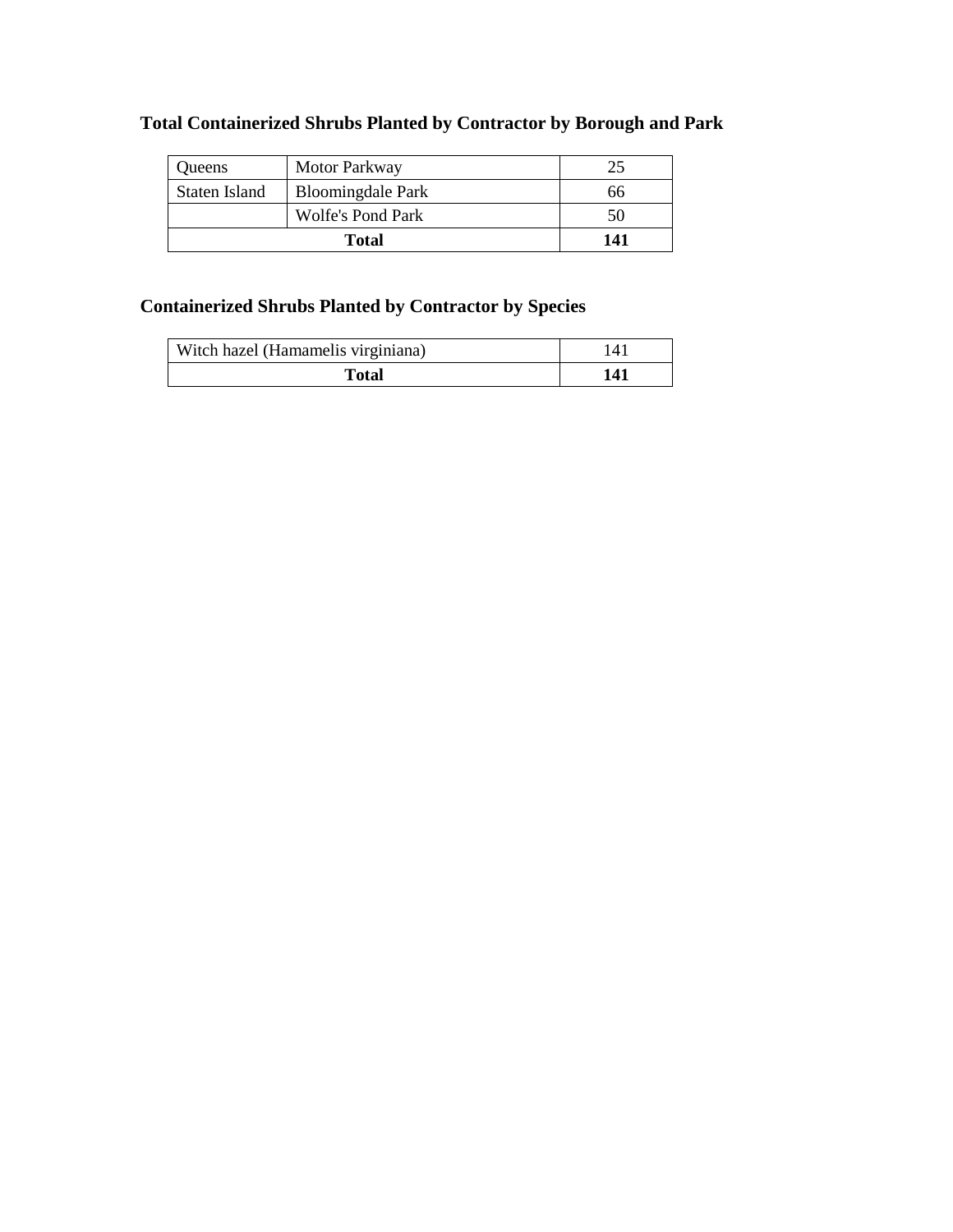# **Herbaceous Plantings**

# **Herbaceous Plantings by Borough and Park**

| <b>Bronx</b>         | Riverdale Park               | 3,072  |
|----------------------|------------------------------|--------|
|                      | Van Cortlandt Park           | 4,080  |
|                      |                              |        |
| <b>Brooklyn</b>      | <b>Spring Creek Park</b>     | 64     |
|                      |                              |        |
| Manhattan            | Inwood Hill Park             | 448    |
|                      |                              |        |
| <b>Oueens</b>        | <b>Alley Pond Park</b>       | 5,240  |
|                      | <b>Forest Park</b>           | 256    |
|                      |                              |        |
| <b>Staten Island</b> | <b>Conference House Park</b> | 3,816  |
|                      | <b>Wolfe's Pond Park</b>     | 1,552  |
|                      | <b>Total</b>                 | 18,528 |

# **Herbaceous Plantings by Species**

| White snakeroot (Eupatorium rugosum)                | 2,244 |
|-----------------------------------------------------|-------|
| Common blue wood aster (Symphyotrichum cordifolius) | 1,832 |
| Poverty rush (Juncus tenuis)                        | 1,616 |
| Wreath goldenrod (Solidago caesia)                  | 1,568 |
| White wood aster (Eurybia divaricata)               | 1,246 |
| Pennsylvania sedge (Carex pensylvanica)             | 968   |
| White avens (Geum canadense)                        | 854   |
| Sweet woodreed (Cinna arundinacea)                  | 768   |
| Canada goldenrod (Solidago canadensis)              | 704   |
| Deertongue (Panicum clandestinum)                   | 624   |
| Flattened oatgrass (Danthonia compressa)            | 576   |
| Switchgrass (Panicum virgatum)                      | 576   |
| Common boneset (Eupatorium perfoliatum)             | 552   |
| Virginia creeper (Parthenocissus quinquefolia)      | 520   |
| New England aster (Symphyotrichum novae-angliae)    | 448   |
| Rosy sedge (Carex rosea)                            | 440   |
| White heath aster (Symphyotrichum ericoides)        | 408   |
| Lance-leaf goldenrod (Euthamia graminifolia)        | 392   |
| White vervain (Verbena urticifolia)                 | 384   |
| Thinleaf sunflower (Helianthus decapetalus)         | 256   |